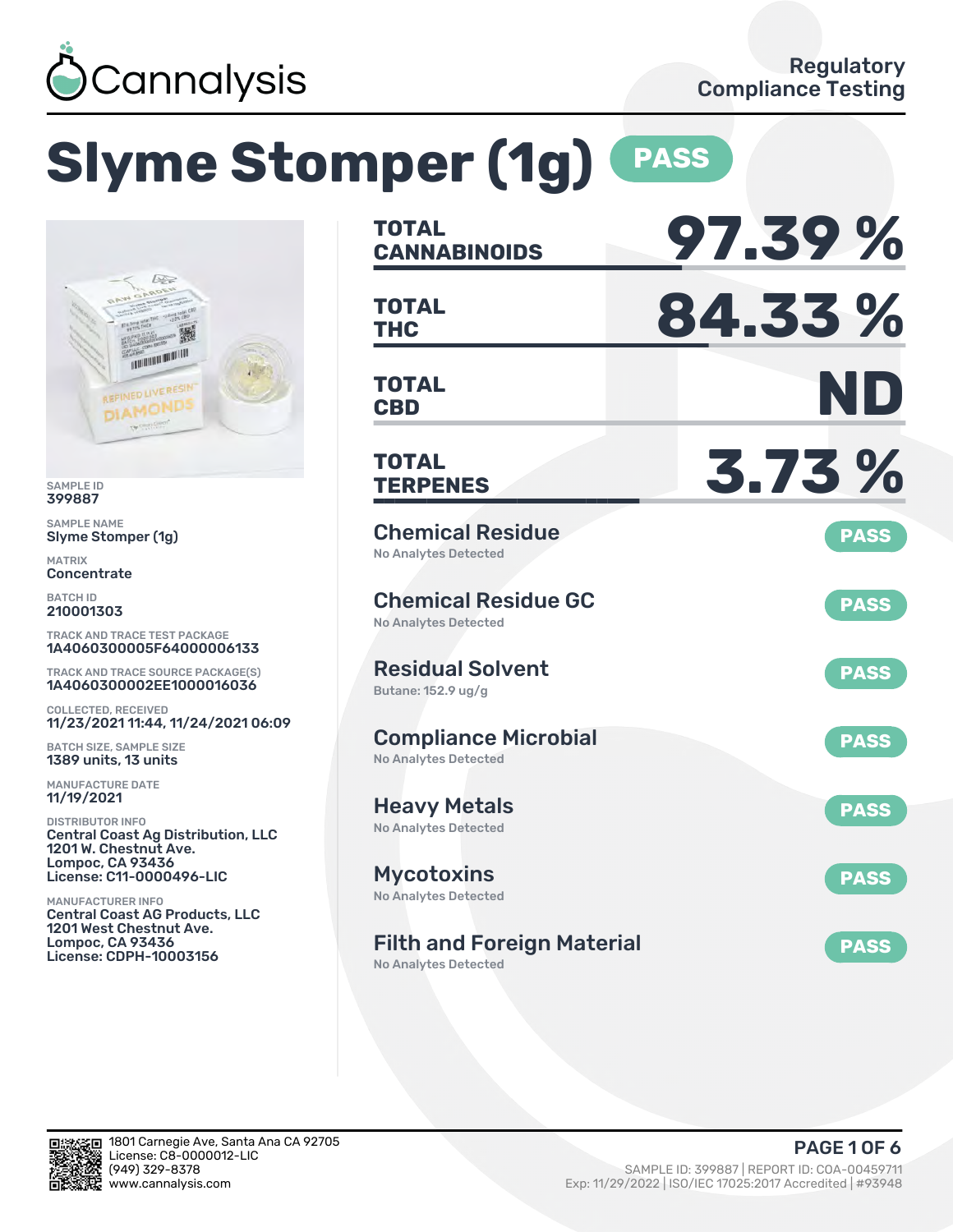

# CANNABINOID ANALYSIS

Total THC,CBD value(s) have been decarboxylated.

| TOTAL THC:          | 843.3 mg/g (84.33 %), 843.3 mg per package |
|---------------------|--------------------------------------------|
| TOTAL CBD:          | ND                                         |
| TOTAL CANNABINOIDS: | 973.9 mg/g (97.39 %)                       |

UNIT OF MEASUREMENT: Milligrams per Gram(mg/g)

| <b>ANALYTE</b>         | <b>RESULT</b>                      | <b>LOD</b> | <b>LLOO</b> | <b>ANALYTE</b>   | <b>RESULT</b> | <b>LOD</b> | LL <sub>00</sub> |
|------------------------|------------------------------------|------------|-------------|------------------|---------------|------------|------------------|
| THCa                   | 958.7 mg/g (95.87 %)               | 0.5000     | 1.0000      | CBDa             | <b>ND</b>     | 0.5000     | 1.0000           |
| D9THC                  | $2.481 \,\mathrm{mag/g}$ (0.2481%) | 0.5000     | 1.0000      | CBD              | <b>ND</b>     | 0.5000     | 1.0000           |
| D8THC                  | <b>ND</b>                          | 0.5000     | 1.0000      | CBD <sub>v</sub> | <b>ND</b>     | 0.5000     | 1.0000           |
| <b>CBN</b>             | $<$ 1 mg/g                         | 0.5000     | 1.0000      | CBCa             | $<$ 1 mg/g    | 0.5000     | 1.0000           |
| THCva                  | 12.76 mg/g (1.276 %)               | 0.5000     | 1.0000      | <b>CBC</b>       | ND.           | 0.5000     | 1.0000           |
| <b>THC<sub>v</sub></b> | <b>ND</b>                          | 0.5000     | 1.0000      | CBGa             | $<$ 1 mg/g    | 0.5000     | 1.0000           |
| ExoTHC                 | $<$ 1 mg/g                         | 0.5000     | 1.0000      | <b>CBG</b>       | <b>ND</b>     | 0.5000     | 1.0000           |
| <b>CBL</b>             | <b>ND</b>                          | 0.5000     | 1.0000      |                  |               |            |                  |
|                        |                                    |            |             |                  |               |            |                  |

#### ADDITIONAL INFORMATION

| Method:              | SOP-TECH-001 | Sample Prepped: 11/24/2021 11:20  | Sample Approved: 11/29/2021 08:44  |  |
|----------------------|--------------|-----------------------------------|------------------------------------|--|
| Instrument: UPLC-DAD |              | Sample Analyzed: 11/24/2021 12:17 | Prep-Analytical Batch: 34177-28126 |  |



TOTAL TERPENES: 37.39 mg/g (3.739 %)

| UNIT OF MEASUREMENT: | Milligrams per Gram(mg/g) |
|----------------------|---------------------------|
|                      |                           |

| <b>ANALYTE</b>          | <b>RESULT</b>                                                                                                                   | <b>LOD</b> | LL <sub>OO</sub> | <b>ANALYTE</b>         | <b>RESULT</b>                                       | <b>LOD</b> | <b>LLOQ</b> |
|-------------------------|---------------------------------------------------------------------------------------------------------------------------------|------------|------------------|------------------------|-----------------------------------------------------|------------|-------------|
| 3-Carene                | <b>ND</b>                                                                                                                       | 1.000      | 2.500            | Alpha bisabolol        | <ll0q< td=""><td>0.1000</td><td>0.5000</td></ll0q<> | 0.1000     | 0.5000      |
| Alpha cedrene           | ND.                                                                                                                             | 1.000      | 2.500            | Alpha humulene         | 1.293 mg/g $(0.1293\%)$                             | 0.5000     | 1.000       |
| Alpha pinene            | 1.516 mg/g $(0.1516%)$                                                                                                          | 0.1000     | 1.000            | Alpha terpinene        | <b>ND</b>                                           | 0.5000     | 1.000       |
| Alpha terpineol         | 0.7304 mg/g $(0.0730\%)$                                                                                                        | 0.3260     | 0.6520           | Beta caryophyllene     | 4.106 mg/g $(0.4106\%)$                             | 0.5000     | 1.000       |
| Beta myrcene            | 11.88 mg/g (1.188 %)                                                                                                            | 0.5000     | 1.000            | Beta pinene            | 1.413 mg/g $(0.1413 \%)$                            | 0.6070     | 1.214       |
| <b>Borneol</b>          | <b>ND</b>                                                                                                                       | 1.000      | 2.500            | Camphene               | <b>ND</b>                                           | 0.5000     | 1.000       |
| Camphor                 | <b>ND</b>                                                                                                                       | 0.1000     | 0.5000           | Caryophyllene oxide ND |                                                     | 0.5000     | 2.500       |
| Cedrol                  | <b>ND</b>                                                                                                                       | 0.5000     | 1.000            | Cis geraniol           | <b>ND</b>                                           | 1.000      | 2.500       |
| Cis nerolidol           | <b>ND</b>                                                                                                                       | 2.500      | 5.000            | Eucalyptol             | <b>ND</b>                                           | 0.1000     | 0.5000      |
| Fenchol                 | <lloq< td=""><td>0.5000</td><td>1.000</td><td>Fenchone</td><td><ll0q< td=""><td>0.1000</td><td>0.5000</td></ll0q<></td></lloq<> | 0.5000     | 1.000            | Fenchone               | <ll0q< td=""><td>0.1000</td><td>0.5000</td></ll0q<> | 0.1000     | 0.5000      |
| Gamma terpinene         | ND.                                                                                                                             | 0.1000     | 0.5000           | Gamma terpineol        | <b>ND</b>                                           | 0.2090     | 0.5230      |
| Geranyl acetate         | <b>ND</b>                                                                                                                       | 0.1000     | 0.5000           | Guaiol                 | <b>ND</b>                                           | 2.500      | 5.000       |
| Isoborneol              | <b>ND</b>                                                                                                                       | 0.5000     | 1.000            | Isopulegol             | <b>ND</b>                                           | 2.500      | 5.000       |
| Limonene                | 10.98 mg/g (1.098 %)                                                                                                            | 0.5000     | 2.500            | Linalool               | 1.549 mg/g $(0.1549\%)$                             | 0.5000     | 1.000       |
| Menthol                 | ND.                                                                                                                             | 1.000      | 2.500            | Ocimene 1              | <b>ND</b>                                           | 0.1550     | 0.3100      |
| Ocimene <sub>2</sub>    | $<$ LLOO                                                                                                                        | 0.3450     | 1.725            | P-cymene               | <b>ND</b>                                           | 0.5230     | 1.045       |
| P-mentha-1,5-diene ND   |                                                                                                                                 | 0.5000     | 1.000            | Pulegone               | <b>ND</b>                                           | 0.1000     | 0.5000      |
| Sabinene                | <b>ND</b>                                                                                                                       | 0.5000     | 1.000            | Terpinolene            | 3.920 mg/g (0.3920 %)                               | 0.1000     | 0.5000      |
| Trans beta farnesene ND |                                                                                                                                 | 2.500      | 5.000            | Trans geraniol         | <b>ND</b>                                           | 0.5000     | 2.500       |
| Trans nerolidol         | <b>ND</b>                                                                                                                       | 0.5000     | 2.500            | Valencene              | <b>ND</b>                                           | 0.5000     | 1.000       |
|                         |                                                                                                                                 |            |                  |                        |                                                     |            |             |

| ANALYTE             | <b>RESULT</b>                                       | LOD    | <b>LLOQ</b> |
|---------------------|-----------------------------------------------------|--------|-------------|
| Alpha bisabolol     | <lloq< td=""><td>0.1000</td><td>0.5000</td></lloq<> | 0.1000 | 0.5000      |
| Alpha humulene      | 1.293 mg/g $(0.1293\%)$                             | 0.5000 | 1.000       |
| Alpha terpinene     | <b>ND</b>                                           | 0.5000 | 1.000       |
| Beta caryophyllene  | 4.106 mg/g $(0.4106\%)$                             | 0.5000 | 1.000       |
| Beta pinene         | 1.413 mg/g $(0.1413 \%)$                            | 0.6070 | 1.214       |
| Camphene            | <b>ND</b>                                           | 0.5000 | 1.000       |
| Caryophyllene oxide | <b>ND</b>                                           | 0.5000 | 2.500       |
| Cis geraniol        | <b>ND</b>                                           | 1.000  | 2.500       |
| Eucalyptol          | <b>ND</b>                                           | 0.1000 | 0.5000      |
| Fenchone            | <lloq< td=""><td>0.1000</td><td>0.5000</td></lloq<> | 0.1000 | 0.5000      |
| Gamma terpineol     | <b>ND</b>                                           | 0.2090 | 0.5230      |
| Guaiol              | <b>ND</b>                                           | 2.500  | 5.000       |
| Isopulegol          | <b>ND</b>                                           | 2.500  | 5.000       |
| Linalool            | 1.549 mg/g $(0.1549\%)$                             | 0.5000 | 1.000       |
| Ocimene 1           | <b>ND</b>                                           | 0.1550 | 0.3100      |
| P-cymene            | <b>ND</b>                                           | 0.5230 | 1.045       |
| Pulegone            | <b>ND</b>                                           | 0.1000 | 0.5000      |
| Terpinolene         | 3.920 mg/g (0.3920 %)                               | 0.1000 | 0.5000      |
| Trans geraniol      | <b>ND</b>                                           | 0.5000 | 2.500       |
| Valencene           | <b>ND</b>                                           | 0.5000 | 1.000       |



PAGE 2 OF 6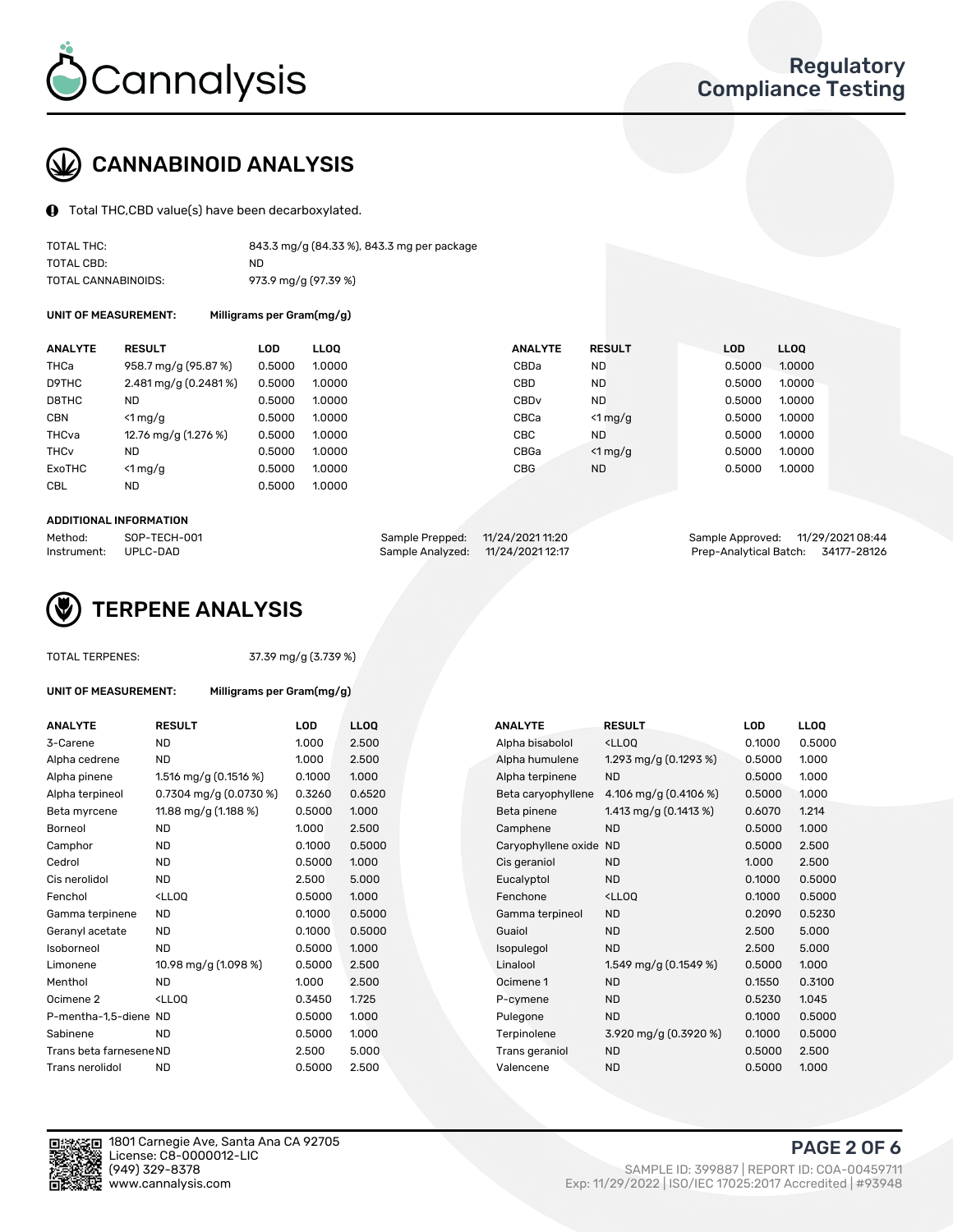

## Regulatory Compliance Testing

#### ADDITIONAL INFORMATION

Method: SOP-TECH-027 Sample Prepped: 11/24/2021 11:19 Sample Approved: 11/29/2021 09:57 Prep-Analytical Batch: 34179-28122



CHEMICAL RESIDUE ANALYSIS PASS

UNIT OF MEASUREMENT: Micrograms per Gram(ug/g)

| <b>ANALYTE</b>    | <b>RESULT</b> | LOD    | LLOQ   | <b>ACTION LEVEL</b> |      | <b>ANALYTE</b>      | <b>RESULT</b> | LOD    | <b>LLOQ</b> | <b>ACTION LEVEL</b> |      |
|-------------------|---------------|--------|--------|---------------------|------|---------------------|---------------|--------|-------------|---------------------|------|
| Abamectin         | <b>ND</b>     | 0.0200 | 0.0400 | 0.1000              | Pass | Acephate            | <b>ND</b>     | 0.0200 | 0.0400      | 0.1000              | Pass |
| Acequinocyl       | <b>ND</b>     | 0.0200 | 0.0400 | 0.1000              | Pass | Acetamiprid         | <b>ND</b>     | 0.0200 | 0.0400      | 0.1000              | Pass |
| Aldicarb          | <b>ND</b>     | 0.0200 | 0.0400 | 0.0                 | Pass | Azoxystrobin        | <b>ND</b>     | 0.0200 | 0.0400      | 0.1000              | Pass |
| Bifenazate        | <b>ND</b>     | 0.0200 | 0.0400 | 0.1000              | Pass | Bifenthrin          | <b>ND</b>     | 0.0200 | 0.0400      | 3.000               | Pass |
| <b>Boscalid</b>   | <b>ND</b>     | 0.0200 | 0.0400 | 0.1000              | Pass | Carbaryl            | <b>ND</b>     | 0.0200 | 0.0400      | 0.5000              | Pass |
| Carbofuran        | <b>ND</b>     | 0.0200 | 0.0400 | 0.0                 | Pass | Chlorantraniliprole | <b>ND</b>     | 0.0200 | 0.0400      | 10.00               | Pass |
| Clofentezine      | <b>ND</b>     | 0.0200 | 0.0400 | 0.1000              | Pass | Coumaphos           | <b>ND</b>     | 0.0200 | 0.0400      | 0.0                 | Pass |
| Cyfluthrin        | <b>ND</b>     | 0.4000 | 1.000  | 2.000               | Pass | Cypermethrin        | <b>ND</b>     | 0.4000 | 1.000       | 1.000               | Pass |
| Daminozide        | <b>ND</b>     | 0.0200 | 0.0400 | 0.0                 | Pass | Diazinon            | <b>ND</b>     | 0.0200 | 0.0400      | 0.1000              | Pass |
| <b>Dichlorvos</b> | <b>ND</b>     | 0.0200 | 0.0400 | 0.0                 | Pass | Dimethoate          | <b>ND</b>     | 0.0200 | 0.0400      | 0.0                 | Pass |
| Dimethomorph      | <b>ND</b>     | 0.0200 | 0.0400 | 2.000               | Pass | Ethoprophos         | <b>ND</b>     | 0.0200 | 0.0400      | 0.0                 | Pass |
| Etofenprox        | <b>ND</b>     | 0.0200 | 0.0400 | 0.0                 | Pass | Etoxazole           | <b>ND</b>     | 0.0200 | 0.0400      | 0.1000              | Pass |
| Fenhexamid        | <b>ND</b>     | 0.0200 | 0.0400 | 0.1000              | Pass | Fenoxycarb          | <b>ND</b>     | 0.0200 | 0.0400      | 0.0                 | Pass |
| Fenpyroximate     | <b>ND</b>     | 0.0200 | 0.0400 | 0.1000              | Pass | Fipronil            | <b>ND</b>     | 0.0400 | 0.1000      | 0.0                 | Pass |
| Flonicamid        | <b>ND</b>     | 0.0200 | 0.0400 | 0.1000              | Pass | Fludioxonil         | <b>ND</b>     | 0.0200 | 0.0400      | 0.1000              | Pass |
| Hexythiazox       | <b>ND</b>     | 0.0200 | 0.0400 | 0.1000              | Pass | Imazalil            | <b>ND</b>     | 0.0200 | 0.0400      | 0.0                 | Pass |
| Imidacloprid      | <b>ND</b>     | 0.0200 | 0.0400 | 5.000               | Pass | Kresoxim methyl     | <b>ND</b>     | 0.0200 | 0.0400      | 0.1000              | Pass |
| Malathion         | <b>ND</b>     | 0.0200 | 0.0400 | 0.5000              | Pass | Metalaxyl           | <b>ND</b>     | 0.0200 | 0.0400      | 2.000               | Pass |
| Methiocarb        | <b>ND</b>     | 0.0200 | 0.0400 | 0.0                 | Pass | Methomyl            | <b>ND</b>     | 0.0200 | 0.0400      | 1.000               | Pass |
| Mevinphos         | <b>ND</b>     | 0.0200 | 0.0400 | 0.0                 | Pass | Myclobutanil        | <b>ND</b>     | 0.0200 | 0.0400      | 0.1000              | Pass |
| Naled             | <b>ND</b>     | 0.0200 | 0.0400 | 0.1000              | Pass | Oxamyl              | <b>ND</b>     | 0.0200 | 0.0400      | 0.5000              | Pass |
| Paclobutrazol     | <b>ND</b>     | 0.0200 | 0.0400 | 0.0                 | Pass | Permethrins         | <b>ND</b>     | 0.0400 | 0.1000      | 0.5000              | Pass |
| Phosmet           | <b>ND</b>     | 0.0200 | 0.0400 | 0.1000              | Pass | Piperonyl butoxide  | <b>ND</b>     | 0.0200 | 0.0400      | 3.000               | Pass |
| Prallethrin       | <b>ND</b>     | 0.0200 | 0.0400 | 0.1000              | Pass | Propiconazole       | <b>ND</b>     | 0.0200 | 0.0400      | 0.1000              | Pass |
| Propoxur          | <b>ND</b>     | 0.0200 | 0.0400 | 0.0                 | Pass | Pyrethrins          | <b>ND</b>     | 0.0200 | 0.0400      | 0.5000              | Pass |
| Pyridaben         | <b>ND</b>     | 0.0200 | 0.0400 | 0.1000              | Pass | Spinetoram          | <b>ND</b>     | 0.0200 | 0.0400      | 0.1000              | Pass |
| Spinosad          | <b>ND</b>     | 0.0300 | 0.0700 | 0.1000              | Pass | Spiromesifen        | <b>ND</b>     | 0.0200 | 0.0400      | 0.1000              | Pass |
| Spirotetramat     | <b>ND</b>     | 0.0200 | 0.0400 | 0.1000              | Pass | Spiroxamine         | <b>ND</b>     | 0.0200 | 0.0400      | 0.0                 | Pass |
| Tebuconazole      | <b>ND</b>     | 0.0200 | 0.0400 | 0.1000              | Pass | Thiacloprid         | <b>ND</b>     | 0.0200 | 0.0400      | 0.0                 | Pass |
| Thiamethoxam      | <b>ND</b>     | 0.0200 | 0.0400 | 5.000               | Pass | Trifloxystrobin     | <b>ND</b>     | 0.0200 | 0.0400      | 0.1000              | Pass |
|                   |               |        |        |                     |      |                     |               |        |             |                     |      |

### ADDITIONAL INFORMATION

Method: SOP-TECH-002 Sample Prepped: 11/24/2021 15:34 Sample Approved: 11/29/2021 14:16<br>Instrument: LC-MS/MS Sample Analyzed: 11/24/2021 15:38 Prep-Analytical Batch: 34193-28138 Prep-Analytical Batch: 34193-28138

PAGE 3 OF 6

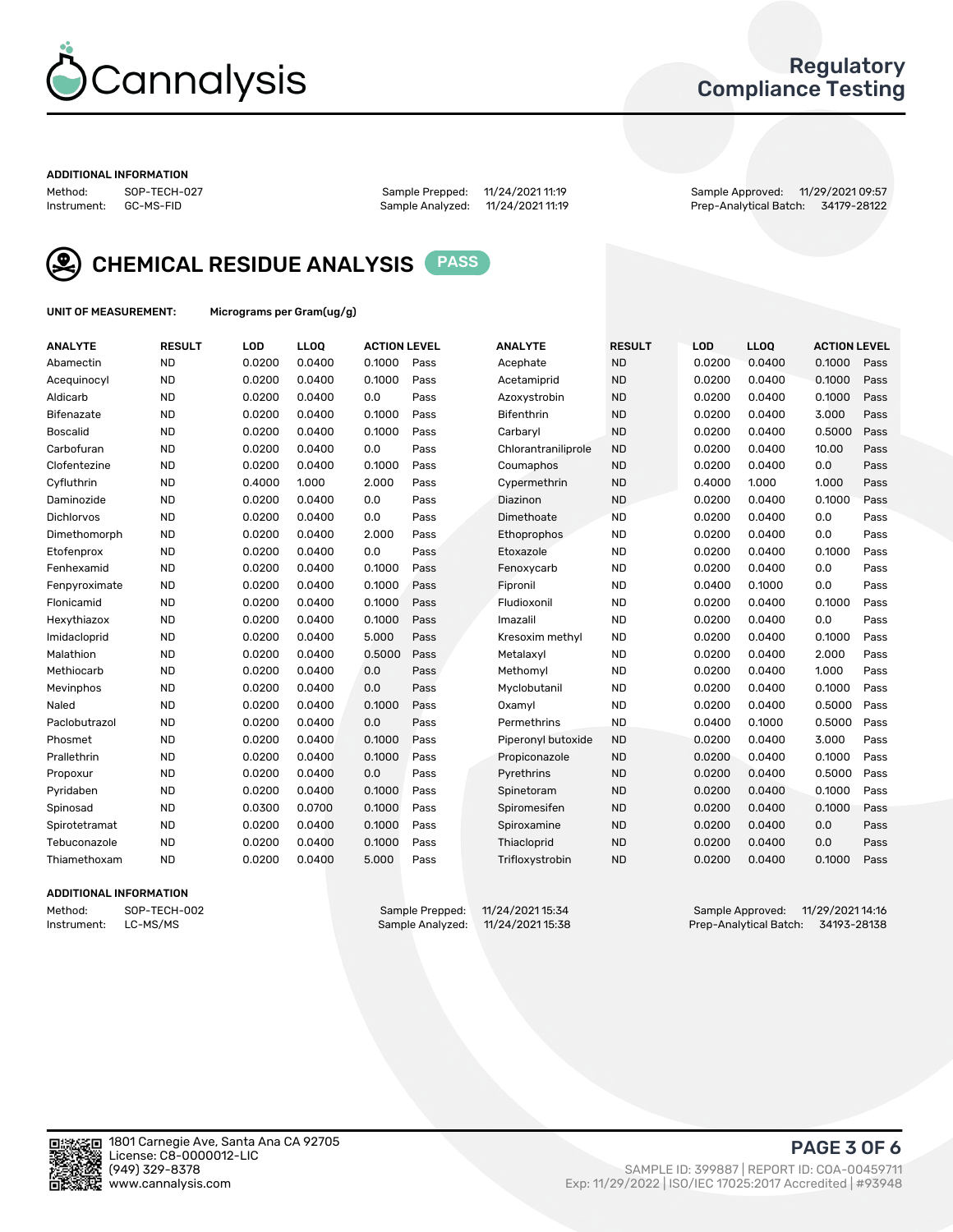

# CHEMICAL RESIDUE GC ANALYSIS PASS

| UNIT OF MEASUREMENT: |  | Micrograms per Gram(ug/g) |  |  |  |  |
|----------------------|--|---------------------------|--|--|--|--|
|                      |  |                           |  |  |  |  |
|                      |  |                           |  |  |  |  |

| <b>ANALYTE</b>                | <b>RESULT</b> | LOD    | <b>LLOO</b> | <b>ACTION LEVEL</b> |                  | <b>ANALYTE</b>   | <b>RESULT</b> | LOD              | LLOO                   | <b>ACTION LEVEL</b> |      |
|-------------------------------|---------------|--------|-------------|---------------------|------------------|------------------|---------------|------------------|------------------------|---------------------|------|
| Captan                        | ND            | 0.1000 | 0.2000      | 0.7000              | Pass             | Chlordane        | <b>ND</b>     | 0.0109           | 0.0136                 | 0.0                 | Pass |
| Methyl parathion              | <b>ND</b>     | 0.0400 | 0.1000      | 0.0                 | Pass             | <b>PCNB</b>      | <b>ND</b>     | 0.0200           | 0.0400                 | 0.1000              | Pass |
| Chlorfenapyr                  | <b>ND</b>     | 0.0800 | 0.1000      | 0.0                 | Pass             | Chlorpyrifos     | <b>ND</b>     | 0.0800           | 0.1000                 | 0.0                 | Pass |
|                               |               |        |             |                     |                  |                  |               |                  |                        |                     |      |
| <b>ADDITIONAL INFORMATION</b> |               |        |             |                     |                  |                  |               |                  |                        |                     |      |
| Method:                       | SOP-TECH-010  |        |             |                     | Sample Prepped:  | 11/24/2021 15:33 |               | Sample Approved: |                        | 11/29/2021 09:24    |      |
| Instrument:                   | GC-MS/MS      |        |             |                     | Sample Analyzed: | 11/24/2021 15:38 |               |                  | Prep-Analytical Batch: | 34194-28140         |      |
|                               |               |        |             |                     |                  |                  |               |                  |                        |                     |      |

# RESIDUAL SOLVENT ANALYSIS PASS

UNIT OF MEASUREMENT: Micrograms per Gram(ug/g)

| <b>ANALYTE</b>       | <b>RESULT</b> | <b>LOD</b> | <b>LLOO</b> | <b>ACTION LEVEL</b> |      | <b>ANALYTE</b>           | <b>RESULT</b> | LOD    | <b>LLOO</b> | <b>ACTION LEVEL</b> |      |
|----------------------|---------------|------------|-------------|---------------------|------|--------------------------|---------------|--------|-------------|---------------------|------|
| Acetone              | <b>ND</b>     | 50.00      | 100.0       | 5000                | Pass | Acetonitrile             | <b>ND</b>     | 50.00  | 100.0       | 410.0               | Pass |
| Benzene              | <b>ND</b>     | 0.5000     | 1.000       | 1.000               | Pass | <b>Butane</b>            | 152.9 ug/g    | 50.00  | 100.0       | 5000                | Pass |
| Chloroform           | <b>ND</b>     | 0.5000     | 1.000       | 1.000               | Pass | Ethanol                  | <b>ND</b>     | 50.00  | 100.0       | 5000                | Pass |
| <b>Ethyl Acetate</b> | <b>ND</b>     | 50.00      | 100.0       | 5000                | Pass | <b>Ethyl Ether</b>       | <b>ND</b>     | 50.00  | 100.0       | 5000                | Pass |
| Ethylene oxide       | <b>ND</b>     | 0.5000     | 1.000       | 1.000               | Pass | Heptane                  | <b>ND</b>     | 50.00  | 100.0       | 5000                | Pass |
| Hexane               | <b>ND</b>     | 50.00      | 100.0       | 290.0               | Pass | <b>Isopropyl Alcohol</b> | <b>ND</b>     | 50.00  | 100.0       | 5000                | Pass |
| Methanol             | <b>ND</b>     | 50.00      | 100.0       | 3000                | Pass | Methylene chloride       | <b>ND</b>     | 0.5000 | 1.000       | 1.000               | Pass |
| Pentane              | <b>ND</b>     | 50.00      | 100.0       | 5000                | Pass | Propane                  | <b>ND</b>     | 50.00  | 200.0       | 5000                | Pass |
| Toluene              | <b>ND</b>     | 50.00      | 100.0       | 890.0               | Pass | Xvlenes                  | <b>ND</b>     | 50.08  | 100.0       | 2170                | Pass |
| Trichloroethylene    | <b>ND</b>     | 0.5000     | 1.000       | 1.000               | Pass | 1.2-Dichloroethane       | <b>ND</b>     | 0.5000 | 1.000       | 1.000               | Pass |

#### ADDITIONAL INFORMATION

| ADDITIONAL INFORMATION |              |                                   |                                    |  |
|------------------------|--------------|-----------------------------------|------------------------------------|--|
| Method:                | SOP-TECH-021 | Sample Prepped: 11/24/2021 11:52  | Sample Approved: 11/29/2021 11:49  |  |
| Instrument:            | HS-GC-MS/FID | Sample Analyzed: 11/24/2021 13:40 | Prep-Analytical Batch: 34181-28130 |  |



UNIT OF MEASUREMENT: Cycle Threshold (Ct)

| <b>ANALYTE</b>         | <b>RESULT</b>              | LOD   | <b>LLOO</b> |                  | <b>ACTION LEVEL</b> | <b>ANALYTE</b>   | <b>RESULT</b> | LOD                                  | <b>LLOO</b> |             | <b>ACTION LEVEL</b> |  |
|------------------------|----------------------------|-------|-------------|------------------|---------------------|------------------|---------------|--------------------------------------|-------------|-------------|---------------------|--|
| A.fumigatus            | <b>ND</b>                  | 33.00 | 0.0         | 0.0              | Pass                | A. flavus        | <b>ND</b>     | 33.00                                | 0.0         | 0.0         | Pass                |  |
| A. niger               | <b>ND</b>                  | 33.00 | 0.0         | 0.0              | Pass                | A. terreus       | <b>ND</b>     | 33.00                                | 0.0         | 0.0         | Pass                |  |
| <b>STEC</b>            | <b>ND</b>                  | 33.00 | 0.0         | 0.0              | Pass                | Salmonella spp   | <b>ND</b>     | 33.00                                | 0.0         | 0.0         | Pass                |  |
| ADDITIONAL INFORMATION |                            |       |             |                  |                     |                  |               |                                      |             |             |                     |  |
| Method:                | SOP-TECH-016, SOP-TECH-022 |       |             |                  | Sample Prepped:     | 11/29/2021 05:54 |               | 11/29/2021 10:41<br>Sample Approved: |             |             |                     |  |
| Instrument:<br>aPCR    |                            |       |             | Sample Analyzed: | 11/29/2021 05:55    |                  |               | Prep-Analytical Batch:               |             | 34199-28143 |                     |  |

(949) 329-8378 SAMPLE ID: 399887 | REPORT ID: COA-00459711 Exp: 11/29/2022 | ISO/IEC 17025:2017 Accredited | #93948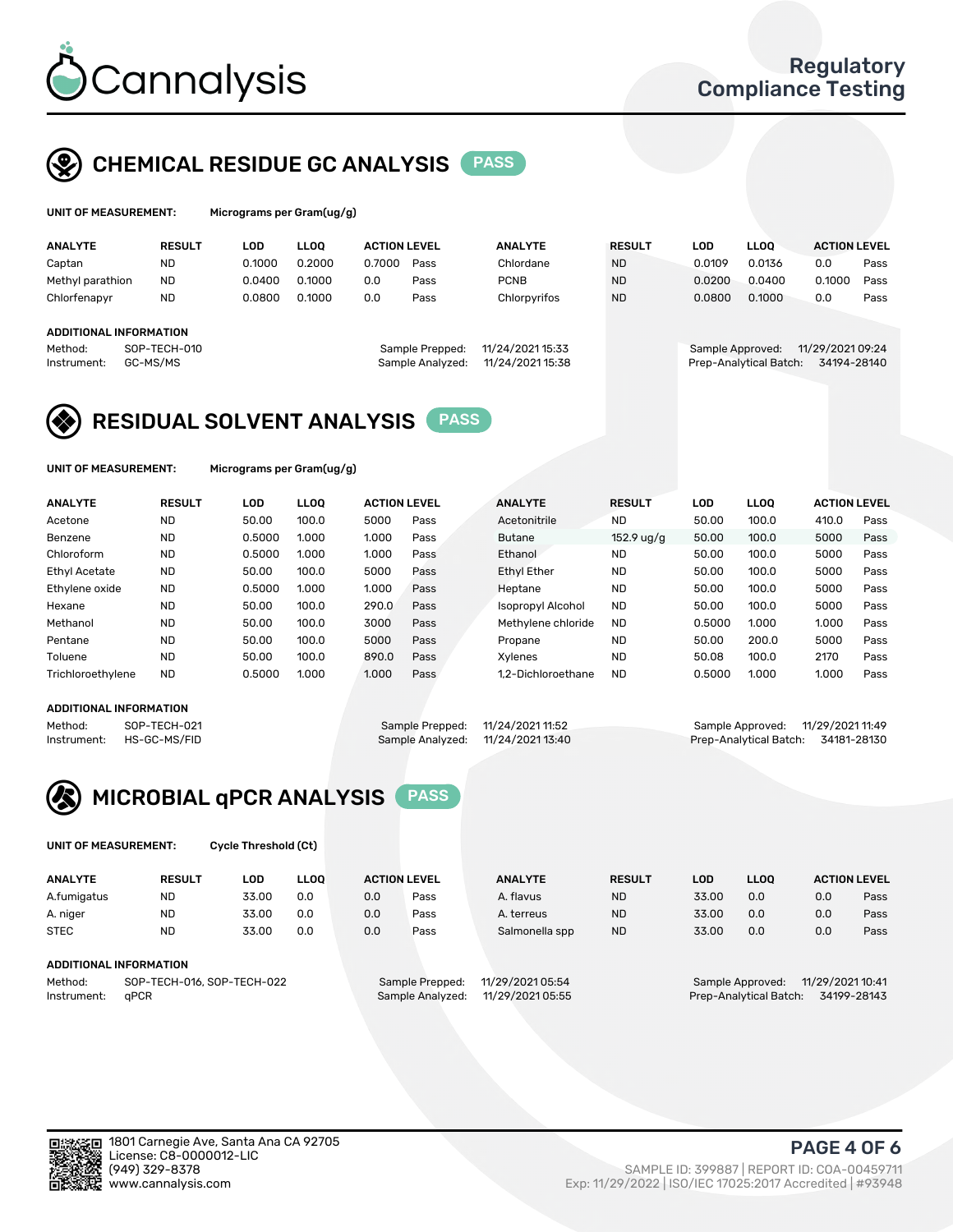



|                         | UNIT OF MEASUREMENT:        |                            | Micrograms per Gram(ug/g) |                                     |                     |                  |                                      |               |            |                        |                     |      |
|-------------------------|-----------------------------|----------------------------|---------------------------|-------------------------------------|---------------------|------------------|--------------------------------------|---------------|------------|------------------------|---------------------|------|
|                         | <b>ANALYTE</b>              | <b>RESULT</b>              | <b>LOD</b>                | <b>LLOQ</b>                         | <b>ACTION LEVEL</b> |                  | <b>ANALYTE</b>                       | <b>RESULT</b> | <b>LOD</b> | <b>LLOQ</b>            | <b>ACTION LEVEL</b> |      |
|                         | Arsenic                     | <b>ND</b>                  | 0.0120                    | 0.1000                              | 0.2000              | Pass             | Cadmium                              | ND.           | 0.0072     | 0.0500                 | 0.2000              | Pass |
|                         | Lead                        | <b>ND</b>                  | 0.0068                    | 0.0500                              | 0.5000              | Pass             | Mercury                              | <b>ND</b>     | 0.0060     | 0.0500                 | 0.1000              | Pass |
|                         | ADDITIONAL INFORMATION      |                            |                           |                                     |                     |                  |                                      |               |            |                        |                     |      |
| SOP-TECH-013<br>Method: |                             |                            |                           | 11/24/2021 12:00<br>Sample Prepped: |                     |                  | 11/29/2021 14:19<br>Sample Approved: |               |            |                        |                     |      |
|                         | Instrument:                 | ICP-MS                     |                           |                                     |                     | Sample Analyzed: | 11/24/2021 12:40                     |               |            | Prep-Analytical Batch: | 34180-28129         |      |
|                         | (纂)<br>UNIT OF MEASUREMENT: | <b>MYCOTOXINS ANALYSIS</b> |                           |                                     |                     |                  |                                      |               |            |                        |                     |      |

| <b>ANALYTE</b>          | <b>RESULT</b> | ∟OD             | LOO              | <b>ACTION LEVEL</b> | <b>ANALYTE</b>   | <b>RESULT</b> | LOD              | LLOO  | <b>ACTION LEVEL</b> |      |
|-------------------------|---------------|-----------------|------------------|---------------------|------------------|---------------|------------------|-------|---------------------|------|
| Aflatoxin B1            | <b>ND</b>     | 1.000           | 2.000            | N/A                 | Aflatoxin B2     | <b>ND</b>     | 2.000            | 5.000 |                     | N/A  |
| Aflatoxin G1            | <b>ND</b>     | 2.000           | 5.000            | N/A                 | Aflatoxin G2     | <b>ND</b>     | 2.000            | 5.000 |                     | N/A  |
| <b>Total Aflatoxins</b> | <b>ND</b>     | 10.00           | 14.00            | 20.00<br>Pass       | Ochratoxin A     | <b>ND</b>     | 1.000            | 2.000 | 20.00               | Pass |
|                         |               |                 |                  |                     |                  |               |                  |       |                     |      |
| ADDITIONAL INFORMATION  |               |                 |                  |                     |                  |               |                  |       |                     |      |
| Method:<br>SOP-TECH-020 |               | Sample Prepped: | 11/24/2021 15:34 |                     | Sample Approved: |               | 11/29/2021 09:58 |       |                     |      |

Instrument: LC-MS/MS Sample Analyzed: 11/24/2021 15:38 Prep-Analytical Batch: 34191-28139



Filth and Foreign Matter (%, #/3g)

| <b>ANALYTE</b>                                              | <b>RESULT</b> | LOD | <b>LLOO</b> | <b>ACTION LEVEL</b> |                                     | <b>ANALYTE</b>                       | <b>RESULT</b> | LOD | LLOO                                       | <b>ACTION LEVEL</b>             |      |
|-------------------------------------------------------------|---------------|-----|-------------|---------------------|-------------------------------------|--------------------------------------|---------------|-----|--------------------------------------------|---------------------------------|------|
| IF RH ME                                                    | <b>ND</b>     | 0.0 | 0.0         | 1.000               | Pass                                | <b>IFM</b>                           | <b>ND</b>     | 0.0 | 0.0                                        | 25.00                           | Pass |
| Mold                                                        | <b>ND</b>     | 0.0 | 0.0         | 25.00               | Pass                                | <b>SSCD</b>                          | <b>ND</b>     | 0.0 | 0.0                                        | 25.00                           | Pass |
| ADDITIONAL INFORMATION                                      |               |     |             |                     |                                     |                                      |               |     |                                            |                                 |      |
| SOP-TECH-009<br>Method:<br>Visual Inspection<br>Instrument: |               |     |             |                     | Sample Prepped:<br>Sample Analyzed: | 11/24/2021 13:41<br>11/24/2021 13:43 |               |     | Sample Approved:<br>Prep-Analytical Batch: | 11/24/2021 15:00<br>34190-28131 |      |



PAGE 5 OF 6